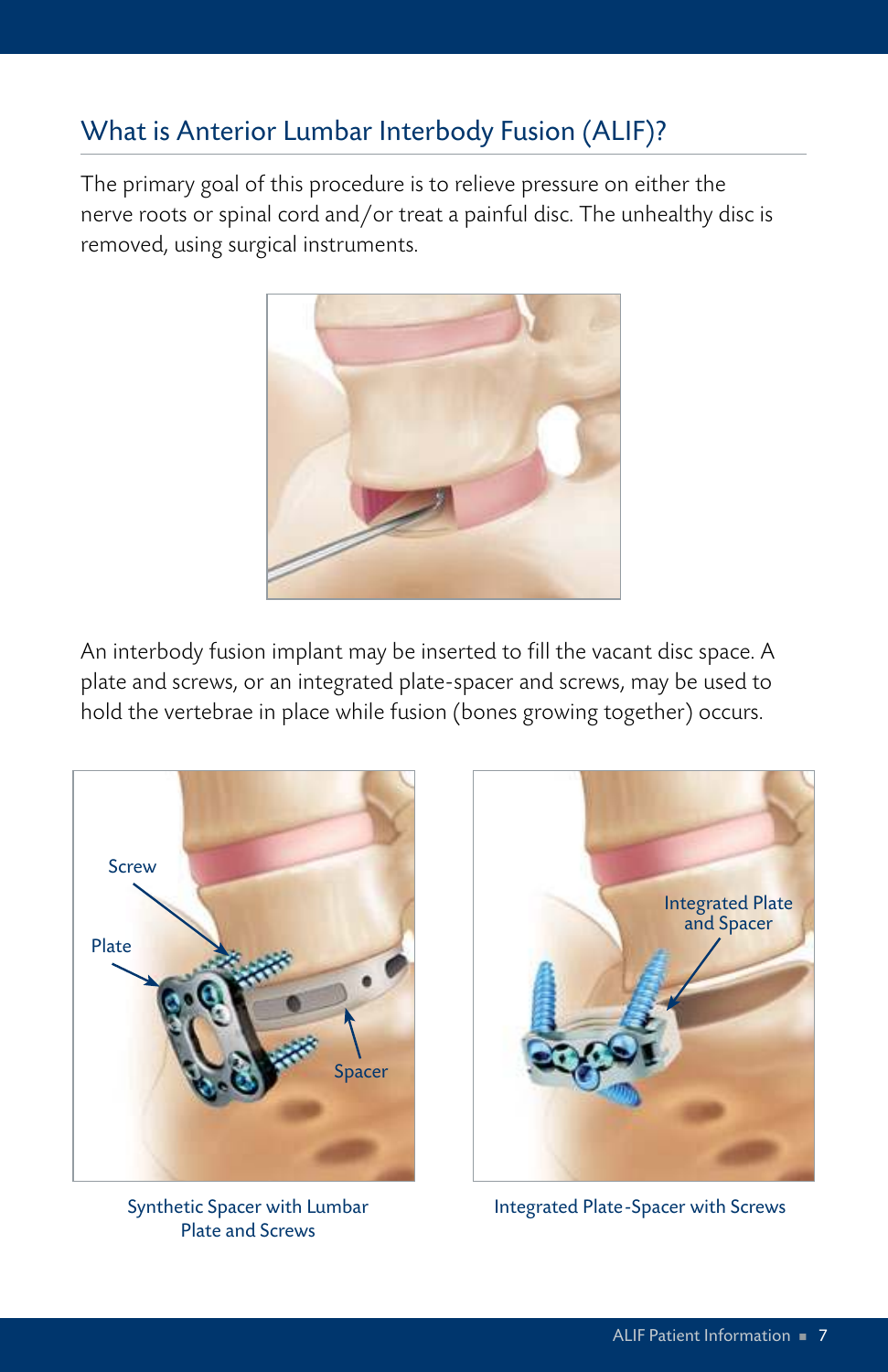

## What Should Patients Expect During Recovery?

Patients may notice improvement of some or all symptoms and pain from surgery may diminish between two to four weeks after surgery. However, recovery time varies between patients.

It is the surgeon's goal for the patient to return to normal activities as soon as possible. A positive attitude, reasonable expectations and compliance with post-surgery instructions all help to contribute to a satisfactory outcome.